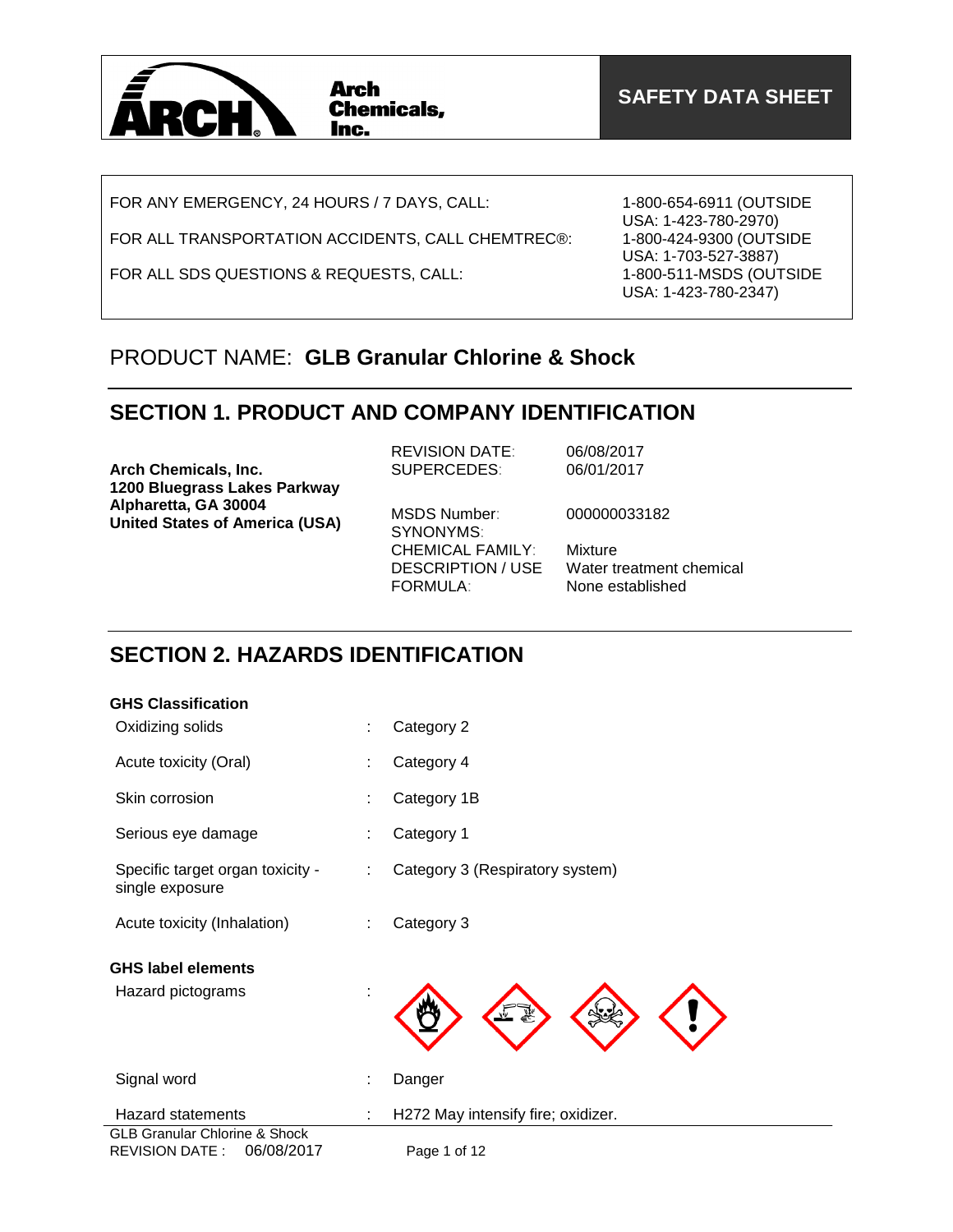

**Arch** 

Inc.

**Chemicals,** 

H302 Harmful if swallowed. H314 Causes severe skin burns and eye damage. H331 Toxic if inhaled. H335 May cause respiratory irritation. Precautionary statements : **Prevention:**  P210 Keep away from heat. P220 Keep/Store away from clothing/ combustible materials. P221 Take any precaution to avoid mixing with combustibles. P260 Do not breathe dust or mist. P264 Wash skin thoroughly after handling. P270 Do not eat, drink or smoke when using this product. P280 Wear protective gloves/ protective clothing/ eye protection/ face protection. P271 Use only outdoors or in a well-ventilated area. **Response:**  P301 + P312 + P330 IF SWALLOWED: Call a POISON CENTER/doctor if you feel unwell. Rinse mouth. P301 + P330 + P331 IF SWALLOWED: Rinse mouth. Do NOT induce vomiting. P303 + P361 + P353 IF ON SKIN (or hair): Take off immediately all contaminated clothing. Rinse skin with water/shower. P304 + P340 + P310 IF INHALED: Remove person to fresh air and keep comfortable for breathing. Immediately call a POISON CENTER/doctor. P305 + P351 + P338 + P310 IF IN EYES: Rinse cautiously with water for several minutes. Remove contact lenses, if present and easy to do. Continue rinsing. Immediately call a POISON CENTER/doctor. P363 Wash contaminated clothing before reuse. P370 + P378 In case of fire: Use water spray to extinguish. P391 Collect spillage. **Storage:**  P403 + P233 Store in a well-ventilated place. Keep container tightly closed. P405 Store locked up. **Disposal:**  P501 Dispose of contents/ container to an approved waste disposal plant.

### **Other hazards**

None known.

## **SECTION 3. COMPOSITION/INFORMATION ON INGREDIENTS**

CAS OR CHEMICAL NAME CAS #  $\frac{1}{2}$  CAS #  $\frac{1}{2}$  % RANGE Calcium hypochlorite 7778-54-3

60 - 80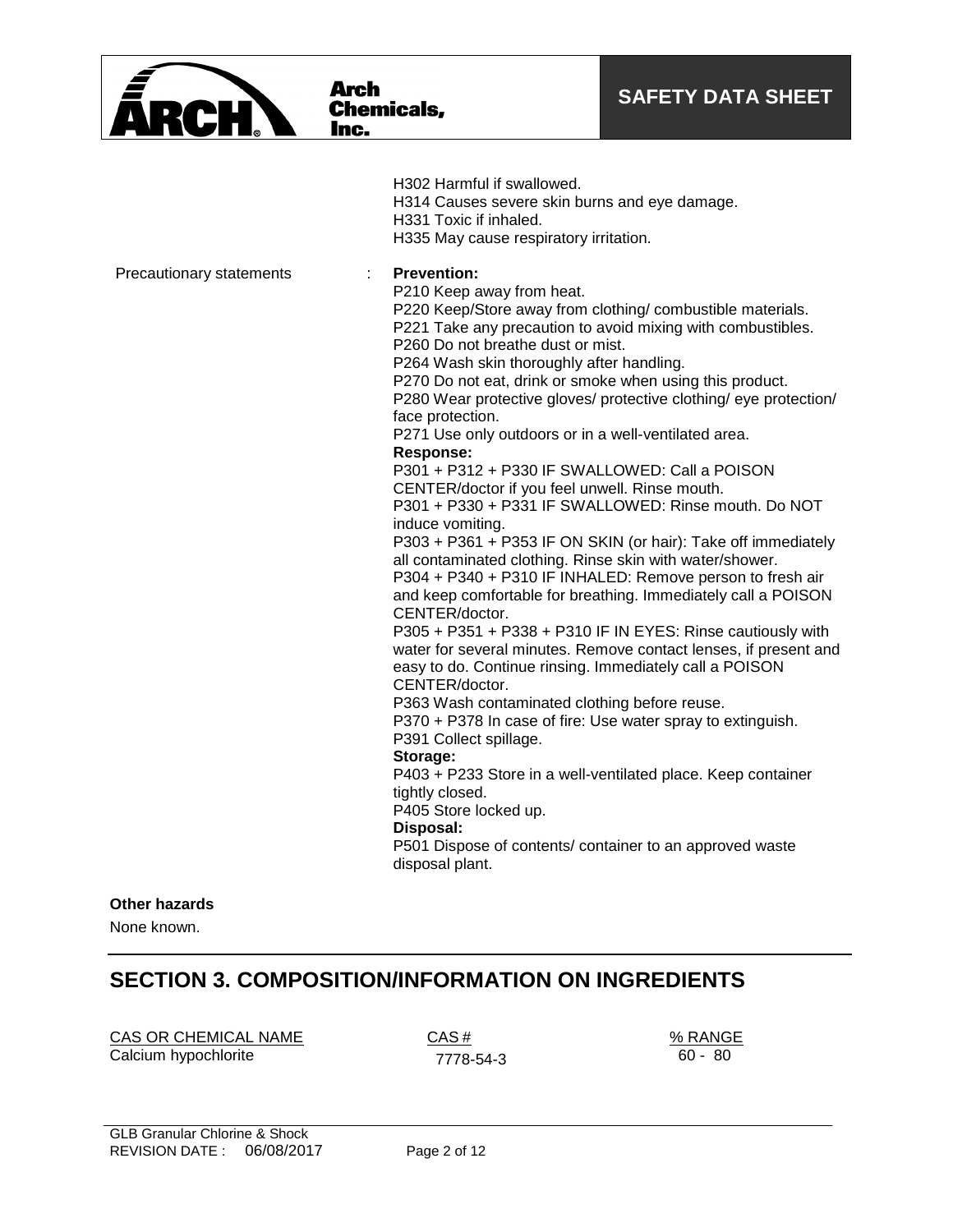| <b>ARCH</b>                      | <b>Arch</b><br><b>Chemicals,</b><br>Inc. | <b>SAFETY DATA SHEET</b> |
|----------------------------------|------------------------------------------|--------------------------|
| SODIUM CHLORIDE                  | 7647-14-5                                | $10 - 20$                |
| Calcium chloride                 |                                          | $0 - 5$                  |
| Chloric acid, calcium salt (2:1) | 10043-52-4                               | $0 - 5$                  |
| Calcium carbonate                | 10137-74-3                               |                          |
|                                  | 471-34-1                                 | $0 - 5$                  |
| Calcium hydroxide                | 1305-62-0                                | $0 - 4$                  |

# **SECTION 4. FIRST AID MEASURES**

| Inhalation:   | Move to fresh air. If breathing is irregular or stopped, administer artificial<br>respiration. Give oxygen. First aider needs to protect himself. Call a physician<br>immediately.                     |
|---------------|--------------------------------------------------------------------------------------------------------------------------------------------------------------------------------------------------------|
| Skin Contact: | Take off all contaminated clothing immediately. After contact with skin, wash<br>immediately with plenty of soap and water. Call a physician immediately.                                              |
| Eye Contact:  | Rinse immediately with plenty of water, also under the eyelids, for at least 15<br>minutes. Call a physician immediately.                                                                              |
| Ingestion:    | Call a physician immediately. Clean mouth with water and drink afterwards plenty<br>of water. Do not induce vomiting without medical advice. Never give anything by<br>mouth to an unconscious person. |

# **SECTION 5. FIREFIGHTING MEASURES**

| Flammability Summary (OSHA):                                      | This product is chemically reactive with many substances. Any<br>contamination of the product with other substances by spill or<br>otherwise may result in a chemical reaction and fire., This product is<br>a strong oxidizer which is capable of intensifying a fire once started.,<br>Product is not known to be flammable, combustible or pyrophoric. |
|-------------------------------------------------------------------|-----------------------------------------------------------------------------------------------------------------------------------------------------------------------------------------------------------------------------------------------------------------------------------------------------------------------------------------------------------|
| <b>Flammable Properties</b>                                       |                                                                                                                                                                                                                                                                                                                                                           |
| Flash Point:                                                      | Not applicable                                                                                                                                                                                                                                                                                                                                            |
| <b>Autoignition Temperature:</b>                                  | Not applicable                                                                                                                                                                                                                                                                                                                                            |
| Fire / Explosion Hazards:                                         | During a fire, irritating and highly toxic gases may be generated by<br>thermal decomposition or combustion.                                                                                                                                                                                                                                              |
| <b>Extinguishing Media:</b>                                       | Water Do not use dry extinguishers containing ammonium<br>compounds.                                                                                                                                                                                                                                                                                      |
| Fire Fighting Instructions:<br>Upper Flammable / Explosive Limit, | Use water spray to cool unopened containers.<br>Not applicable                                                                                                                                                                                                                                                                                            |
| $%$ in air:                                                       |                                                                                                                                                                                                                                                                                                                                                           |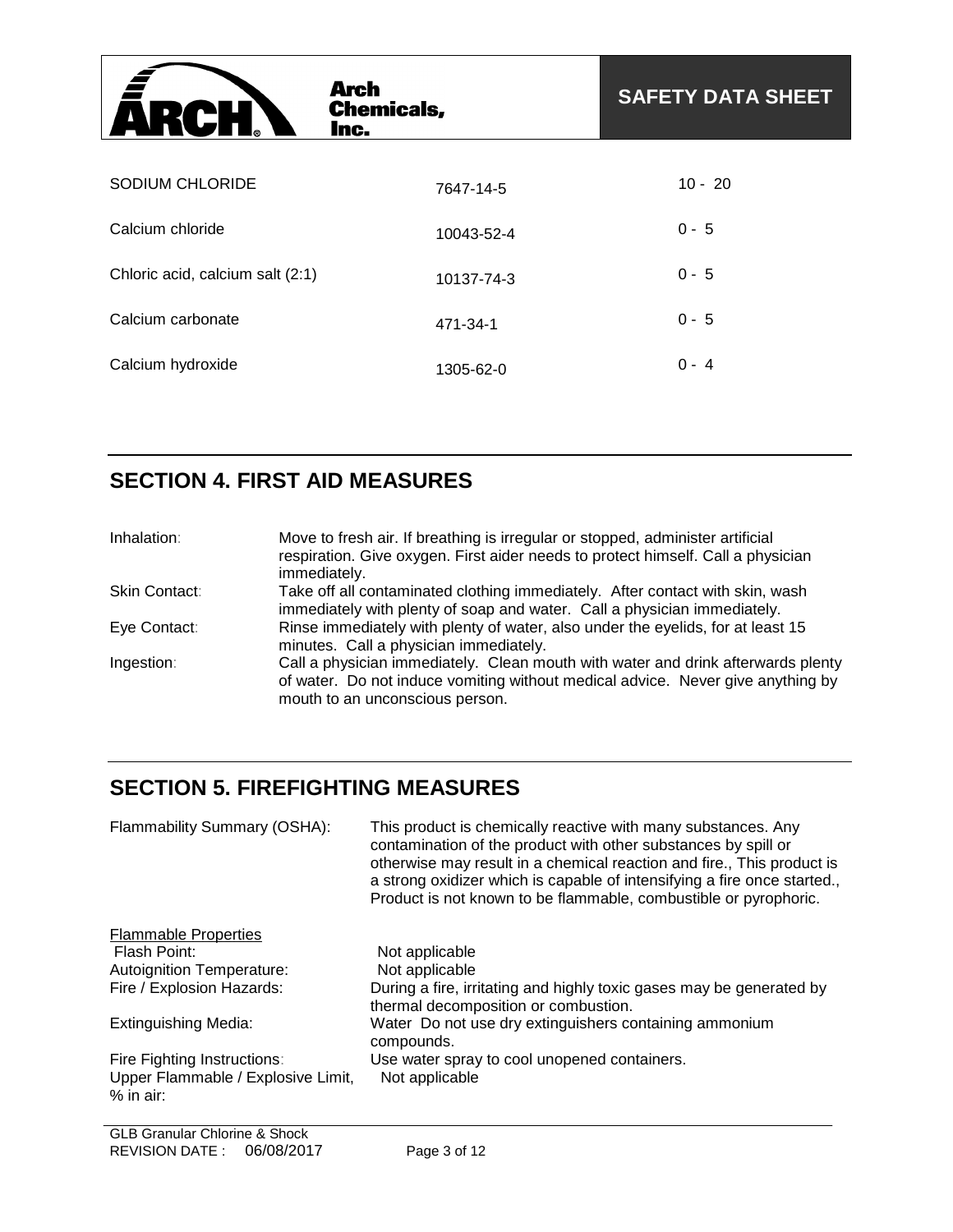

Lower Flammable / Explosive Limit, % in air: Not applicable

## **SECTION 6. ACCIDENTAL RELEASE MEASURES**

| Personal Protection for Emergency<br>Situations: | In the case of respirable dust and/or fumes, use self-contained<br>breathing apparatus and dust impervious protective suit.                                                                                                                                                                                                                                                                                                                                                                                                                                                                                                                                                                                                                                                                                                                                                                                                                                                                                                                    |
|--------------------------------------------------|------------------------------------------------------------------------------------------------------------------------------------------------------------------------------------------------------------------------------------------------------------------------------------------------------------------------------------------------------------------------------------------------------------------------------------------------------------------------------------------------------------------------------------------------------------------------------------------------------------------------------------------------------------------------------------------------------------------------------------------------------------------------------------------------------------------------------------------------------------------------------------------------------------------------------------------------------------------------------------------------------------------------------------------------|
| <b>Spill Mitigation Procedures</b>               |                                                                                                                                                                                                                                                                                                                                                                                                                                                                                                                                                                                                                                                                                                                                                                                                                                                                                                                                                                                                                                                |
| Air Release:                                     | Vapors may be suppressed by the use of water fog. All water utilized<br>to assist in fume suppression, decontamination or fire suppression<br>may be contaminated and must be contained before disposal and/or<br>treatment.                                                                                                                                                                                                                                                                                                                                                                                                                                                                                                                                                                                                                                                                                                                                                                                                                   |
| Water Release:                                   | This product is heavier than water. This material is soluble in water.<br>Monitor all exit water for available chlorine and pH. Advise local<br>authorities of any contaminated water release.                                                                                                                                                                                                                                                                                                                                                                                                                                                                                                                                                                                                                                                                                                                                                                                                                                                 |
| Land Release:                                    | Contact 1-800-654-6911 immediately. DANGER: All spills of this<br>product should be treated as contaminated. Contaminated product<br>may initiate a chemical reaction that may spontaneously ignite any<br>combustible material present, resulting in a fire of great intensity. In<br>case of a spill, separate all spilled product from packaging, debris<br>and other material. Using a clean broom or shovel, place all spilled<br>product into plastic bags, and place those bags into a clean, dry<br>disposal container, properly marked and labeled. Disposal<br>containers made of plastic or metal are recommended. Do not seal<br>disposal containers tightly. Immediately remove all product in<br>disposal containers to an isolated area outdoors. Place all damaged<br>packaging material in a disposal container of water to assure<br>decontamination (i.e. removal of all product) before disposal. Place<br>all undamaged packaging in a clean, dry container properly marked<br>and labeled. Call for disposal procedures. |

## **SECTION 7. HANDLING AND STORAGE**

Handling: **Avoid breathing dust. Do not take internally.** Avoid contact with skin, eyes and clothing. Upon contact with skin or eyes, wash off with water. Remove contaminated clothing and wash before reuse. Storage: Keep product tightly sealed in original containers. Store product in a cool, dry, well-ventilated area. Store away from combustible or flammable products. Keep product packaging clean and free of all contamination, including, e.g. other pool treatment products, acids, organic materials, nitrogen-containing compounds, dry powder fire extinguishers (containing mono-ammonium phosphate), oxidizers, all corrosive liquids, flammable or combustible materials, etc.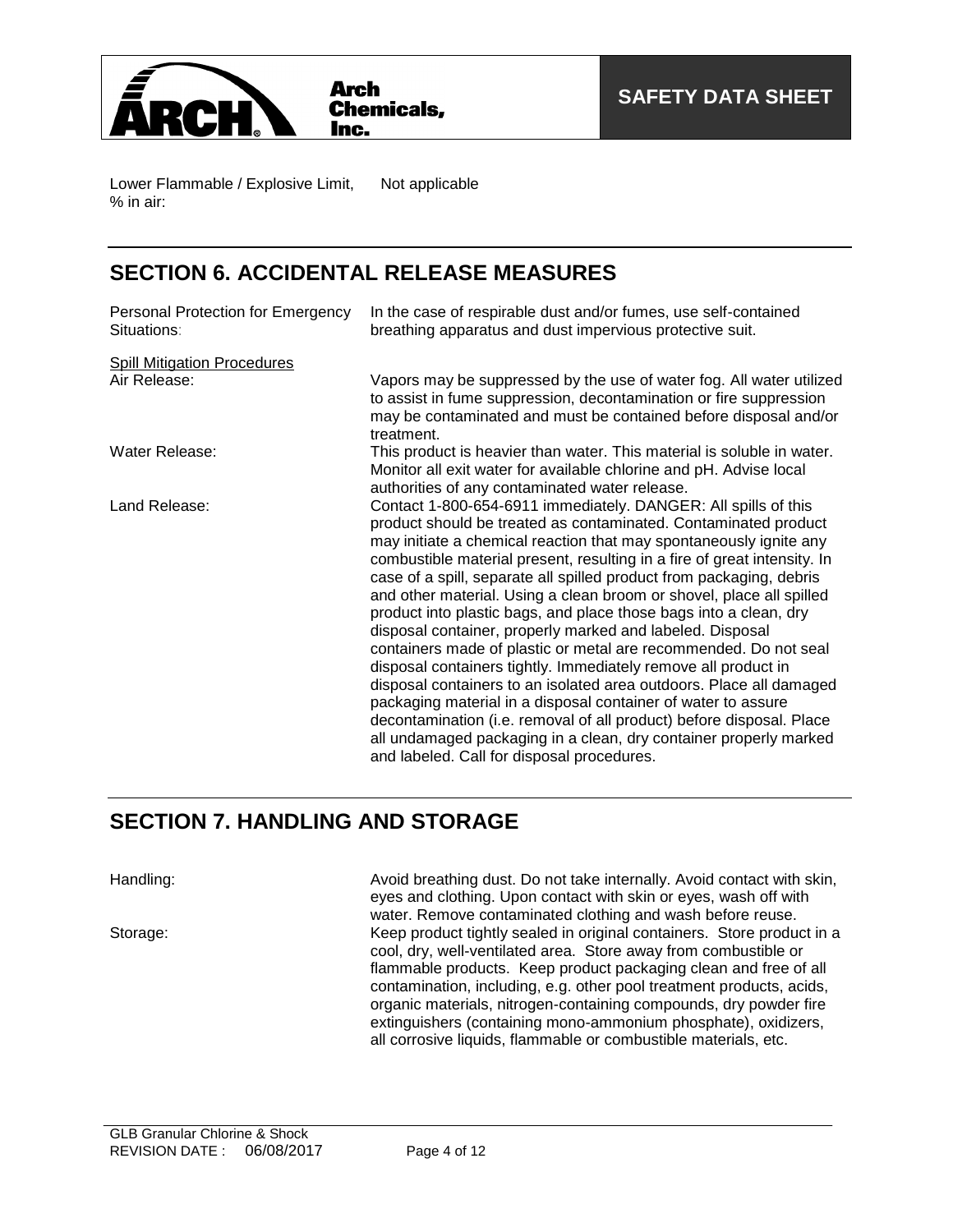

## **SECTION 8. EXPOSURE CONTROLS/PERSONAL PROTECTION**

| Ventilation:                                    | Local exhaust ventilation or other engineering controls are normally required<br>when handling or using this product to keep airborne exposures below the<br>TLV, PEL or other recommended exposure limit.                                                                                                                                                            |
|-------------------------------------------------|-----------------------------------------------------------------------------------------------------------------------------------------------------------------------------------------------------------------------------------------------------------------------------------------------------------------------------------------------------------------------|
| Protective Equipment for Routine Use of Product |                                                                                                                                                                                                                                                                                                                                                                       |
|                                                 |                                                                                                                                                                                                                                                                                                                                                                       |
| <b>Respiratory Protection:</b>                  | A NIOSH approved full-face air purifying respirator equipped with<br>combination chlorine/P100 cartridges. Air purifying respirators should not be<br>used in oxygen deficient or IDLH atmospheres or if exposure concentrations<br>exceed ten (10) times the published limit., Wear a NIOSH approved<br>respirator if levels above the exposure limits are possible. |
| Skin Protection:                                | Wear impervious gloves to avoid skin contact. A full impervious suit is<br>recommended if exposure is possible to a large portion of the body. A safety<br>shower should be provided in the immediate work area.                                                                                                                                                      |
| Eye Protection:                                 | Use chemical goggles. An eye wash and safety shower should be provided<br>in the immediate work area.                                                                                                                                                                                                                                                                 |
| Protective Clothing Type:                       | Neoprene, Nitrile, Natural rubber (This includes: gloves, boots, apron,<br>protective suit)                                                                                                                                                                                                                                                                           |

### **Components with workplace control parameters**

| Components (CAS-No.)          | Value      | Control<br>parameters | Basis (Update)  |
|-------------------------------|------------|-----------------------|-----------------|
| Calcium hydroxide (1305-62-0) | <b>TWA</b> | $5 \text{ ma/m}$ 3    | ACGIH (02 2014) |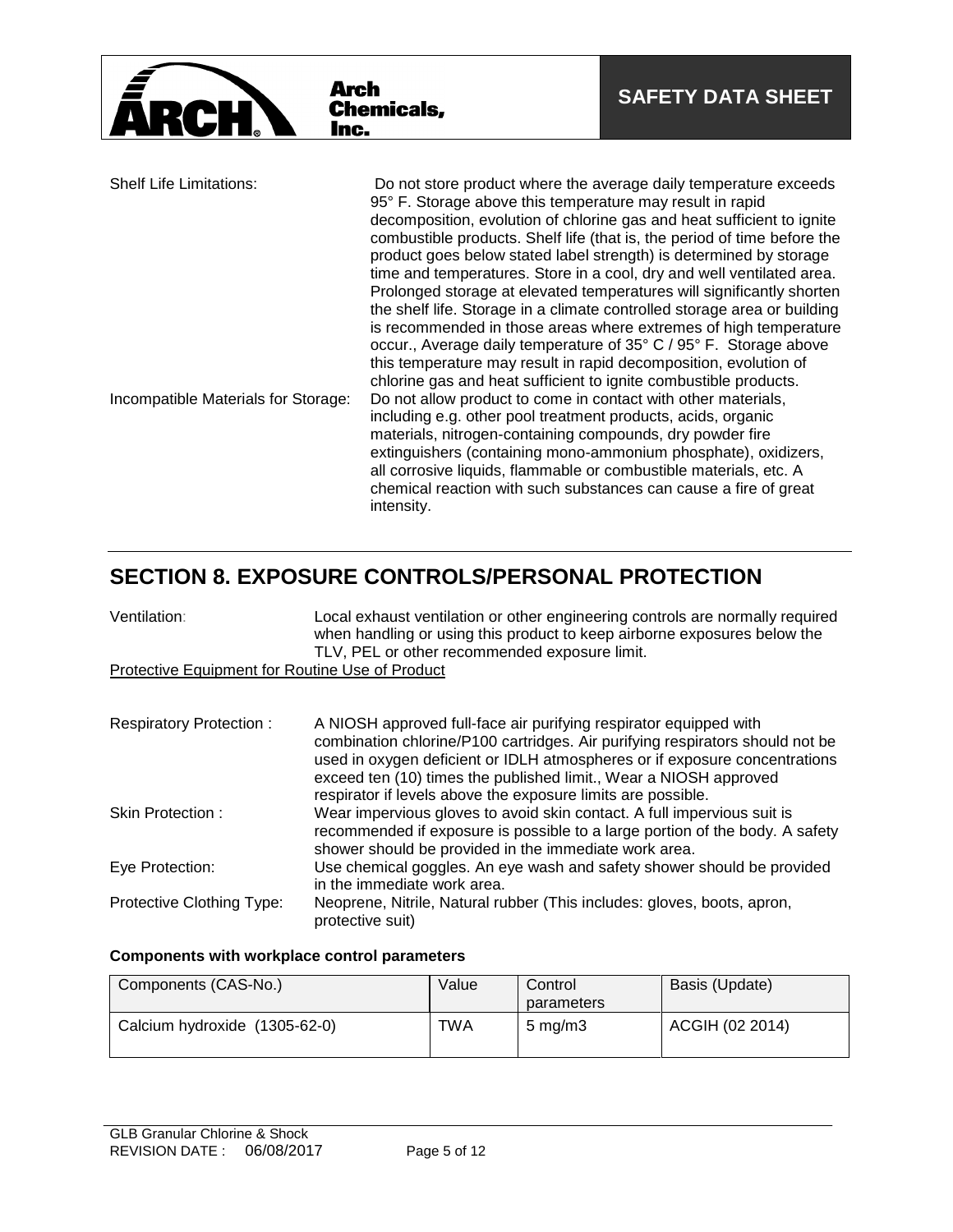

## **SECTION 9. PHYSICAL AND CHEMICAL PROPERTIES**

| <b>Physical State:</b>                     | solid                                                                                                                                                                                                                                                     |
|--------------------------------------------|-----------------------------------------------------------------------------------------------------------------------------------------------------------------------------------------------------------------------------------------------------------|
| Form                                       | free flowing, granular                                                                                                                                                                                                                                    |
| Color:                                     | white                                                                                                                                                                                                                                                     |
| Odor:                                      | Chlorine-like                                                                                                                                                                                                                                             |
| Molecular Weight:                          | 143 $g/mol$                                                                                                                                                                                                                                               |
| $pH$ :                                     | $10.4 - 10.8$                                                                                                                                                                                                                                             |
|                                            | 77 °F (25 °C) (1% solution in neutral, distilled water)                                                                                                                                                                                                   |
| Boiling Point:                             | Not applicable                                                                                                                                                                                                                                            |
| Density                                    | 0.8 g/cm3at 77 °F (25 °C)                                                                                                                                                                                                                                 |
| Vapor Pressure:                            | Not applicable                                                                                                                                                                                                                                            |
| Vapor Density:                             | Not applicable                                                                                                                                                                                                                                            |
| Viscosity:                                 | no data available                                                                                                                                                                                                                                         |
| Solubility in Water:                       | Approximately 18%, Product also contains calcium hydroxide and<br>calcium carbonate which will leave a residue.                                                                                                                                           |
| Partition coefficient n-<br>octanol/water: |                                                                                                                                                                                                                                                           |
| <b>Evaporation Rate:</b>                   | Not applicable                                                                                                                                                                                                                                            |
| Oxidizing:                                 | The substance or mixture is classified as oxidizing with the category<br>$\overline{2}$ .                                                                                                                                                                 |
| Volatiles, % by vol.:                      | Not applicable                                                                                                                                                                                                                                            |
| <b>VOC Content</b>                         | This product does not contain any chemicals listed under the U.S.<br>Clean Air Act Section 111 SOCMI Intermediate or Final VOC's (40<br>CFR 60.489). This product does not contain any VOC exemptions<br>listed under the U.S. Clean Air Act Section 450. |
| <b>HAP Content</b>                         | Not applicable                                                                                                                                                                                                                                            |

# **SECTION 10. STABILITY AND REACTIVITY**

| <b>Stability and Reactivity Summary:</b> | Product is not sensitive to mechanical shock or impact. Product is<br>not sensitive to electrical static discharge. Product will not undergo<br>hazardous polymerization. Product is an NFPA Class 3 oxidizer<br>which can cause a severe increase in fire intensity. Not<br>pyrophoric. Not an organic peroxide. If subjected to excessive<br>temperatures, the product may undergo rapid decomposition,<br>evolution of chlorine gas, and heat sufficient to ignite combustible<br>substances. If product is exposed to small amounts of water, it can<br>react violently to produce heat and toxic gases and spatter. Use<br>copious amounts of water for fires involving this product. |
|------------------------------------------|--------------------------------------------------------------------------------------------------------------------------------------------------------------------------------------------------------------------------------------------------------------------------------------------------------------------------------------------------------------------------------------------------------------------------------------------------------------------------------------------------------------------------------------------------------------------------------------------------------------------------------------------------------------------------------------------|
| Conditions to Avoid:                     | Do not store next to heat source, in direct sunlight, or elevated<br>storage temperature. Do not store where the daily average<br>temperature exceeds 95 °F. Prevent ingress of humidity and<br>moisture into container or package. Always close the lid.                                                                                                                                                                                                                                                                                                                                                                                                                                  |
| Chemical Incompatibility:                | This product is chemically reactive with many substances,<br>including, e.g., other pool treatment products, acids, organics,<br>nitrogen-containing compounds, dry powder fire extinguishers                                                                                                                                                                                                                                                                                                                                                                                                                                                                                              |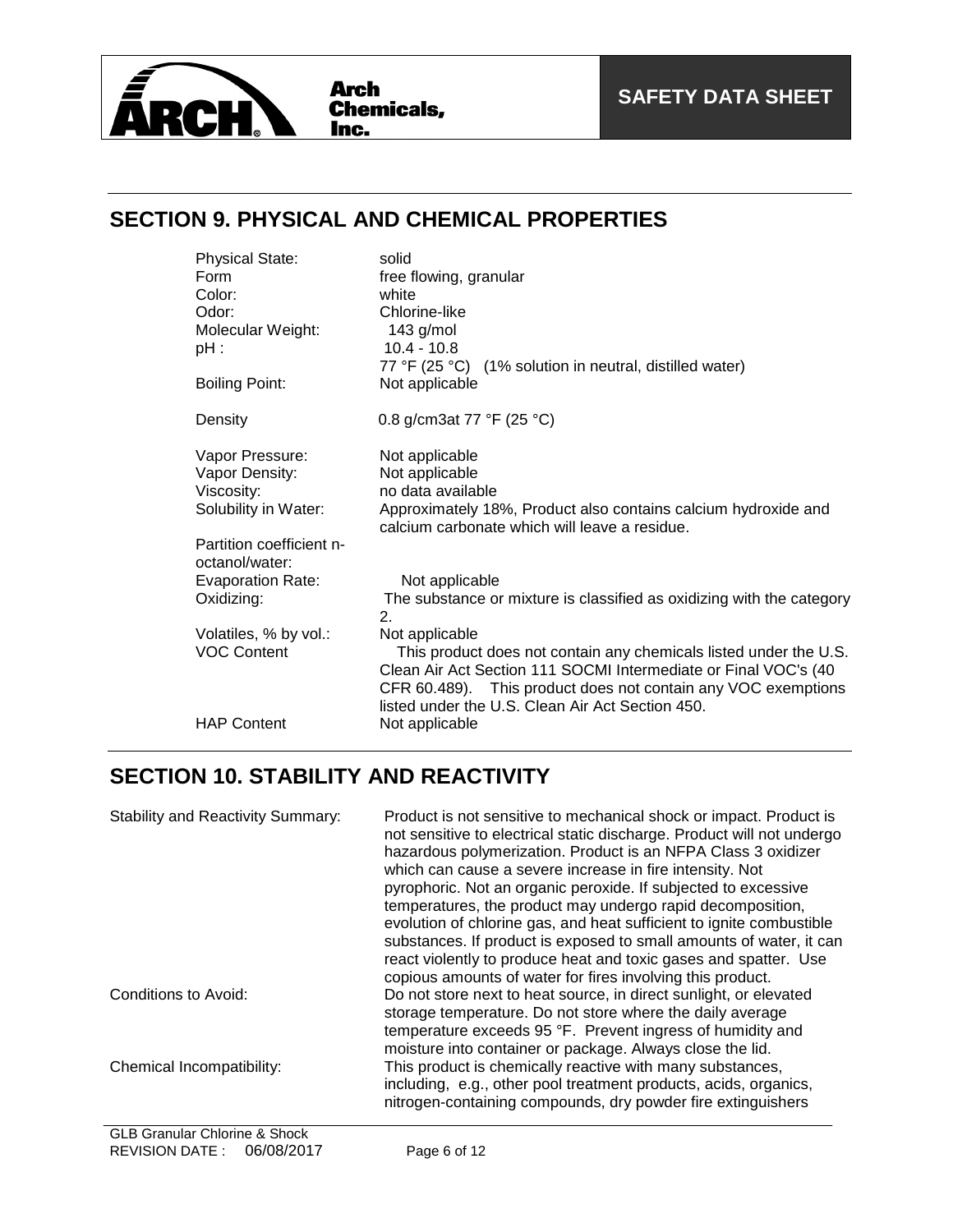

(containing mono-ammonium phosphate), oxidizers, corrosive ,flammable or combustible materials. Do not allow product to contact any foreign matter, including other water treatment products. Contamination or improper use may cause a fire of great intensity, explosion or the release of toxic gases.<br>No decomposition if stored normally.

Hazardous Decomposition Products: No decomposition Temperature: 170 - 180 °C Decomposition Temperature:

## **SECTION 11. TOXICOLOGICAL INFORMATION**

| <b>Component Animal Toxicology</b> |  |  |
|------------------------------------|--|--|
|                                    |  |  |

| Oral LD50 value:       |      |                  |     |
|------------------------|------|------------------|-----|
| Calcium hypochlorite   | LD50 | 850 mg/kg<br>Rat |     |
| <b>SODIUM CHLORIDE</b> | LD50 | 3,000 mg/kg      | Rat |
|                        | LD50 | 3,550 mg/kg      | Rat |
| Calcium chloride       | LD50 | 2,301 mg/kg      | Rat |
|                        | LD50 | 1,000 mg/kg      | Rat |
| Calcium hydroxide      | LD50 | 7,340 mg/kg      | Rat |
|                        |      |                  |     |

Component Animal Toxicology  $\overline{D}$ 

| Dermal LD50 value:     |      |                                               |  |
|------------------------|------|-----------------------------------------------|--|
| <b>SODIUM CHLORIDE</b> | LD50 | > 10,000 mg/kg Rabbit                         |  |
| Calcium chloride       |      | $LD50 \rightarrow 5,000 \text{ mg/kg}$ Rabbit |  |
|                        |      | LD50 $2,630$ mg/kg Rat                        |  |

Component Animal Toxicology Inhalation LC50 value:

| <b>Product Animal Toxicity</b> |                                                                                |
|--------------------------------|--------------------------------------------------------------------------------|
| Oral LD50 value:               | Acute toxicity estimate<br>945.32 mg/kg                                        |
| Dermal LD50 value:             | $> 2,000$ mg/kg<br>Rabbit<br>LD50                                              |
| Inhalation LC50                | $> 0.51$ mg/l<br>LC50 4 h<br>Rat                                               |
| <u>value</u> :                 |                                                                                |
| <b>Skin Irritation:</b>        | DRY MATERIAL CAUSES MODERATE SKIN IRRITATION., WET MATERIAL                    |
|                                | CAUSES SKIN BURNS.                                                             |
| Eye Irritation:                | Corrosive to eyes.                                                             |
| <b>Skin Sensitization:</b>     | This material is not known or reported to be a skin or respiratory sensitizer. |
|                                |                                                                                |
| Subchronic / Chronic           |                                                                                |
| Toxicity:                      |                                                                                |
|                                |                                                                                |
| Reproductive and               |                                                                                |
| Developmental Toxicity:        |                                                                                |
|                                |                                                                                |
| Mutagenicity:                  |                                                                                |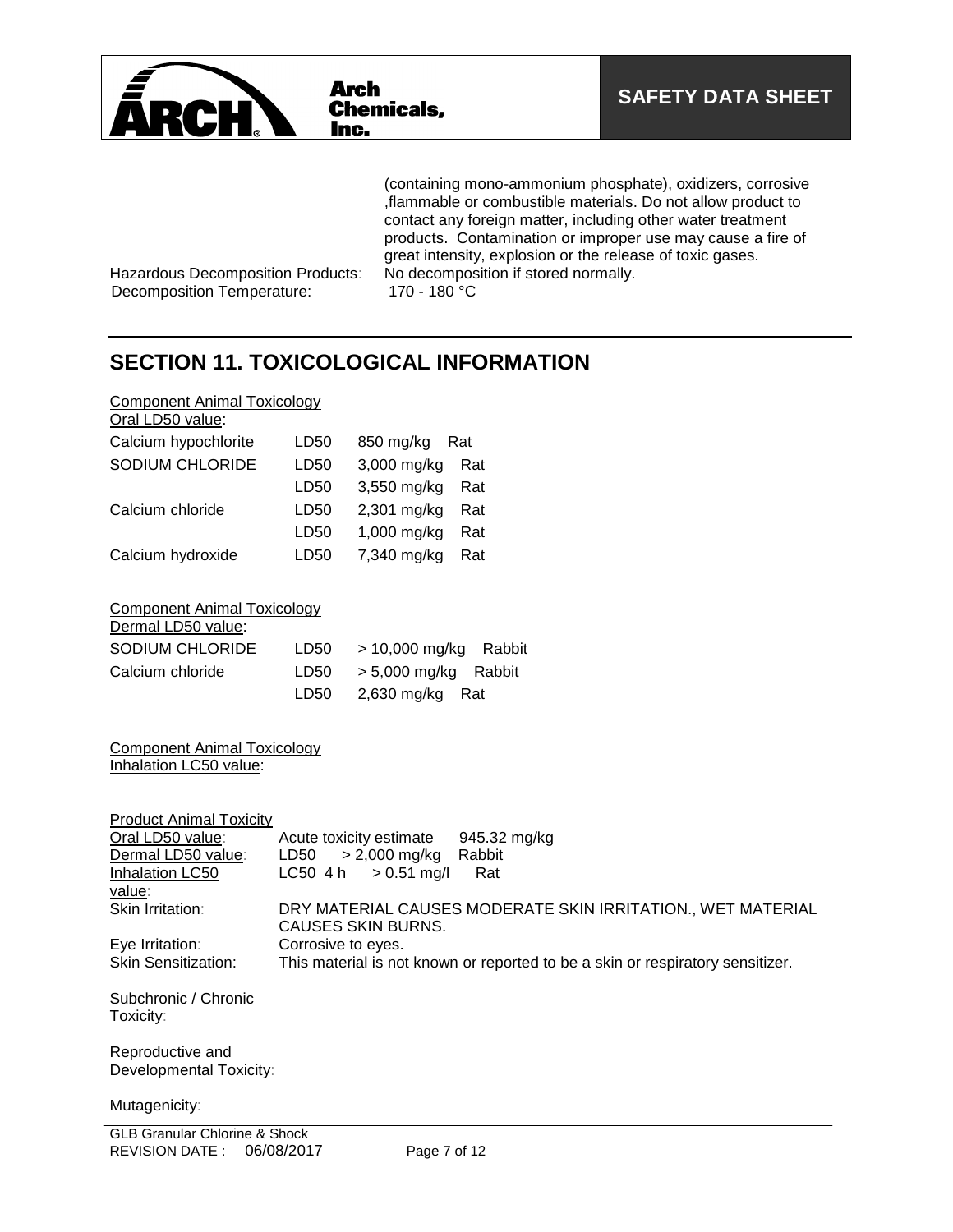

Carcinogenicity:

## **SECTION 12. ECOLOGICAL INFORMATION**

Overview: no data available

Ecological Toxicity Values - Product:

Fish - Acute toxicity LC50 no data available

| <b>Bioaccumulative</b> | no data available |
|------------------------|-------------------|
| potential:             |                   |
| Mobility:              | no data available |

Ecological Toxicity Values for: Calcium hypochlorite

| Lepomis macrochirus (Bluegill<br>sunfish) | $\sim 100$ | 96 h LC50 0.057 mg/l       |
|-------------------------------------------|------------|----------------------------|
| Daphnia magna (Water flea)                |            | 48 h EC50 0.067 mg/l       |
| Colinus virginianus (Bobwhite quail)      | $\sim$     | Dietary LC50 $> 5,000$ ppm |
| Colinus virginianus (Bobwhite             |            | Oral LD50 3,474 mg/kg      |
| quail)                                    |            |                            |
| Mallard ducklings                         |            | Dietary LC50 $> 5,000$ ppm |

Ecological Toxicity Values for: SODIUM CHLORIDE

| Carassius auratus (goldfish) | Acute toxicity 10 d LC50 $>$ 10,000 mg/l |
|------------------------------|------------------------------------------|
| Daphnia magna (Water flea)   | Immobilization 48 h EC50 > 100 mg/l      |

| Ecological Toxicity Values for: Calcium chloride |  |  |  |
|--------------------------------------------------|--|--|--|
|--------------------------------------------------|--|--|--|

| Lepomis macrochirus (Bluegill<br>sunfish)                | $\sim$     | Acute toxicity 96 h LC50 10,650 mg/l                    |  |
|----------------------------------------------------------|------------|---------------------------------------------------------|--|
| Daphnia magna (Water flea)<br>Daphnia magna (Water flea) | $\sim$     | $-48 h$ EC50 2,400 mg/l<br>48 h EC50 144 mg/l           |  |
| Chlorella vulgaris (Fresh water<br>algae)                | $\sim 100$ | Cell multiplication inhibition test 120 h EC10 140 mg/l |  |

| <b>Ecological Toxicity Values for: Calcium hydroxide</b> |  |  |
|----------------------------------------------------------|--|--|
|----------------------------------------------------------|--|--|

Gambusia affinis (Mosquito fish) - Acute toxicity 96 h LC50 160 mg/l

## **SECTION 13. DISPOSAL CONSIDERATIONS**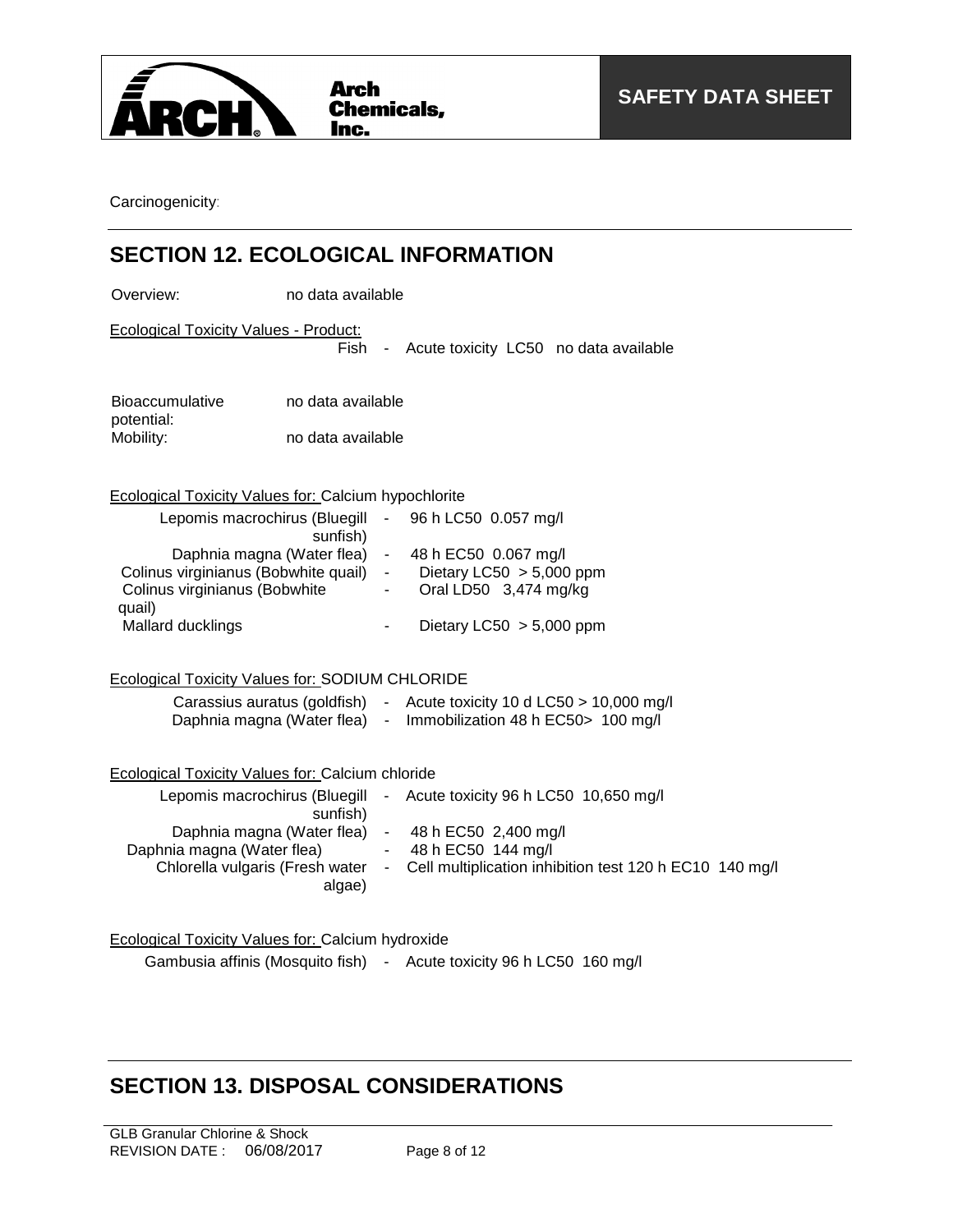

### **CARE MUST BE TAKEN TO PREVENT ENVIRONMENTAL CONTAMINATION FROM THE USE OF THE MATERIAL. THE USER OF THE MATERIAL HAS THE RESPONSIBILITY TO DISPOSE OF UNUSED MATERIAL, RESIDUES AND CONTAINERS IN COMPLIANCE WITH ALL RELEVANT LOCAL, STATE AND FEDERAL LAWS AND REGULATIONS REGARDING TREATMENT, STORAGE AND DISPOSAL FOR HAZARDOUS AND NONHAZARDOUS WASTES.**

Waste Disposal Summary : Dispose of in accordance with local regulations.

## **SECTION 14. TRANSPORT INFORMATION**

| <b>DOT</b><br>UN number<br>Description of the goods<br>Class<br>Packing group<br>Labels<br><b>Emergency Response</b><br><b>Guidebook Number</b> | 2880<br>Calcium hypochlorite, hydrated mixtures<br>5.1<br>$\mathbf{II}$<br>: 5.1<br>140       |
|-------------------------------------------------------------------------------------------------------------------------------------------------|-----------------------------------------------------------------------------------------------|
| <b>TDG</b><br>UN number<br>Description of the goods<br>Class<br>Packing group<br>Labels                                                         | 2880<br>÷<br>CALCIUM HYPOCHLORITE, HYDRATED MIXTURE<br>÷<br>5.1<br>H<br>5.1                   |
| <b>IATA</b><br>UN number<br>Description of the goods<br>Class<br>Packing group<br>Labels<br>Packing instruction (cargo<br>aircraft)             | 2880<br>Calcium hypochlorite, hydrated mixture<br>5.1<br>$\mathbf{  }$<br>5.1<br>562          |
| Packing instruction<br>(passenger aircraft)<br>Packing instruction<br>(passenger aircraft)                                                      | 558<br>Y544                                                                                   |
| <b>IMDG-CODE</b><br>UN number<br>Description of the goods<br>Class<br>Packing group<br>Labels<br>EmS Number 1<br>EmS Number 2                   | 2880<br>CALCIUM HYPOCHLORITE, HYDRATED MIXTURE<br>5.1<br>$\mathbf{II}$<br>5.1<br>F-H<br>$S-Q$ |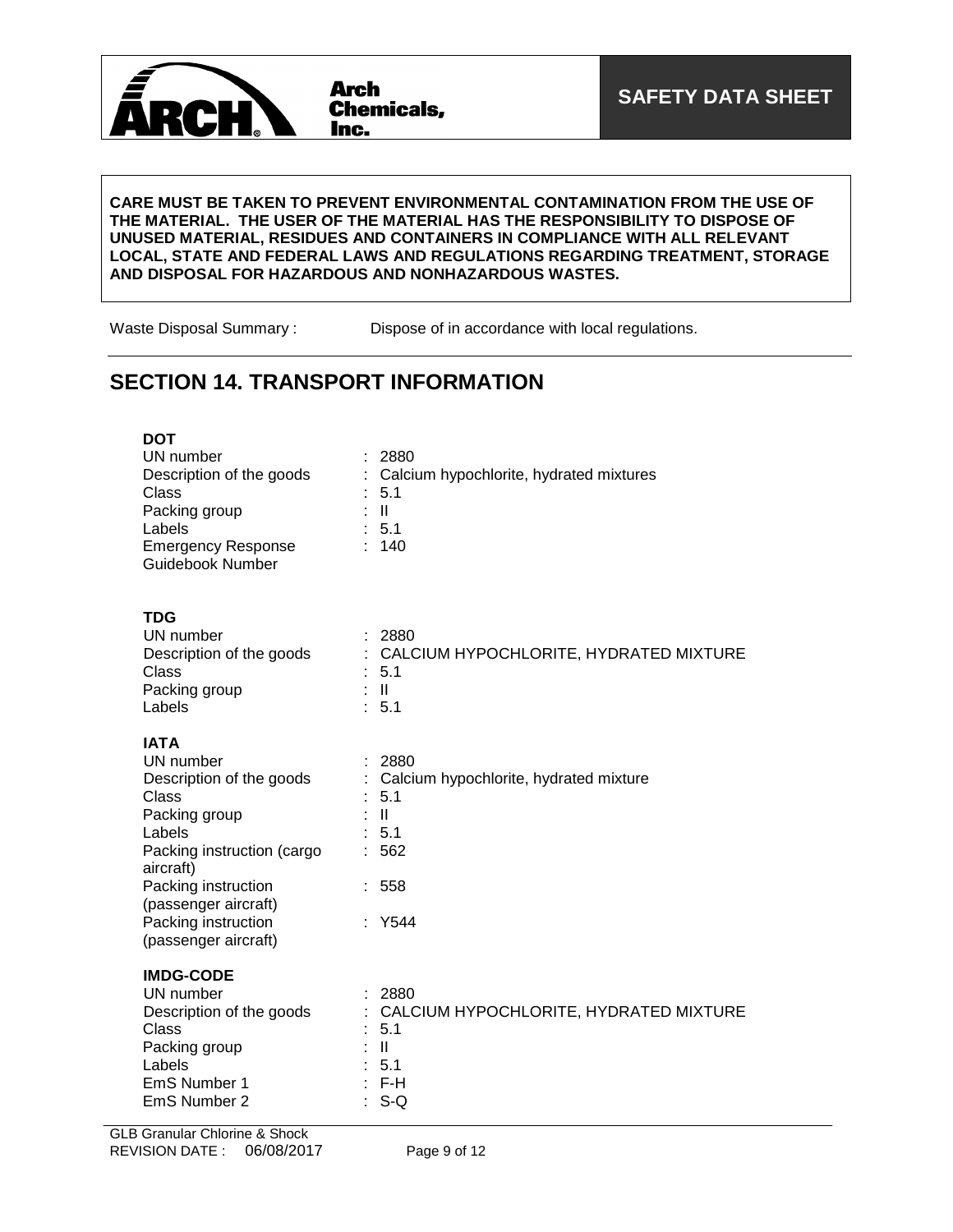

Marine pollutant : yes

## **SECTION 15. REGULATORY INFORMATION**

## **EPCRA - Emergency Planning and Community Right-to-Know Act**

## **CERCLA Reportable Quantity**

| Components           | CAS-No.   | Component RQ<br>(lbs) | Calculated<br>product RQ<br>(lbs) |
|----------------------|-----------|-----------------------|-----------------------------------|
| Calcium hypochlorite | 7778-54-3 | 10                    | 12                                |

## **SARA 304 Extremely Hazardous Substances Reportable Quantity**

This material does not contain any components with a section 304 EHS RQ.

## **SARA 311/312 Hazards**

See above: SECTION 2. Hazard Identification-GHS Classification

### **SARA 302**

No chemicals in this material are subject to the reporting requirements of SARA Title III, Section 302.

## **SARA 313**

This material does not contain any chemical components with known CAS numbers that exceed the threshold (De Minimis) reporting levels established by SARA Title III, Section 313.

### **Clean Air Act**

This product does not contain any hazardous air pollutants (HAP), as defined by the U.S. Clean Air Act Section 112 (40 CFR 61).

This product does not contain any chemicals listed under the U.S. Clean Air Act Section 112(r) for Accidental Release Prevention (40 CFR 68.130, Subpart F).

This product does not contain any chemicals listed under the U.S. Clean Air Act Section 111 SOCMI Intermediate or Final VOC's (40 CFR 60.489).

### **Clean Water Act**

The following Hazardous Chemicals are listed under the U.S. CleanWater Act, Section 311, Table 117.3:

| - | .<br>nr.<br>$\sim$ | . |
|---|--------------------|---|
|   |                    |   |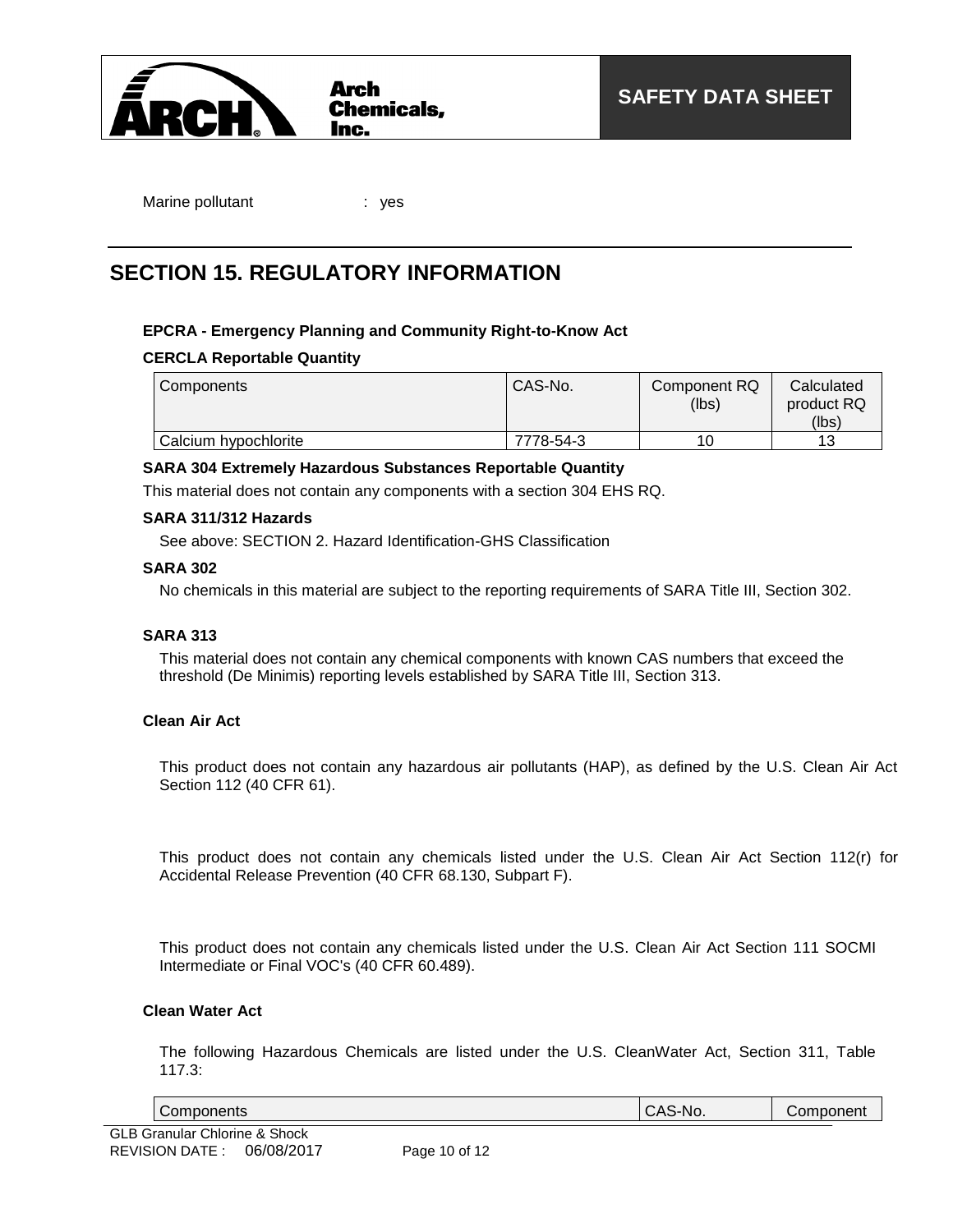

|                                                        |                                               | $^{\prime}$ Ih<br>--<br>\ I L |
|--------------------------------------------------------|-----------------------------------------------|-------------------------------|
| Calcium.<br><b>Chlorite</b><br>. .<br>nvnochic<br>cium | -<br>$\overline{\phantom{0}}$<br>$\Delta A$ . | v                             |

The following Hazardous Substances are listed under the U.S. CleanWater Act, Section 311, Table 116.4A:

| -<br>Components                                             | $\cdot$ A $\sim$<br>S-NO.<br>UNJ           | <i>C</i> oncentratior |
|-------------------------------------------------------------|--------------------------------------------|-----------------------|
| $\overline{\phantom{0}}$<br>hypochlorite<br><i>;</i> alcıum | $\mathsf{A}\mathsf{A}\mathsf{B}$<br>$\sim$ | ⇁<br>90%<br>7٥        |

This product does not contain any toxic pollutants listed under the U.S. Clean Water Act Section 307

### **US State Regulations**

### **Massachusetts Right To Know**

| Components           | CAS-No.    |
|----------------------|------------|
| Calcium hypochlorite | 7778-54-3  |
| Calcium chlorate     | 10137-74-3 |
| Calcium carbonate    | 471-34-1   |
| Calcium dihydroxide  | 1305-62-0  |

### **Pennsylvania Right To Know**

| Components           | CAS-No.    |
|----------------------|------------|
| Calcium hypochlorite | 7778-54-3  |
| Sodium chloride      | 7647-14-5  |
| Water                | 7732-18-5  |
| Calcium chloride     | 10043-52-4 |
| Calcium chlorate     | 10137-74-3 |
| Calcium carbonate    | 471-34-1   |
| Calcium dihydroxide  | 1305-62-0  |

### **Pennsylvania Right To Know**

| Components           | CAS-No.    |
|----------------------|------------|
| Calcium hypochlorite | 7778-54-3  |
| Sodium chloride      | 7647-14-5  |
| Water                | 7732-18-5  |
| Calcium chloride     | 10043-52-4 |
| Calcium chlorate     | 10137-74-3 |

### **New Jersey Right To Know**

| Components           | CAS-No.    |
|----------------------|------------|
| Calcium hypochlorite | 7778-54-3  |
| Sodium chloride      | 7647-14-5  |
| Water                | 7732-18-5  |
| Calcium chloride     | 10043-52-4 |
| Calcium chlorate     | 10137-74-3 |
| Calcium carbonate    | 471-34-1   |
| Calcium dihydroxide  | 1305-62-0  |

### **New York City Hazardous Substances**

No components listed on the New York City Hazardous Substances List